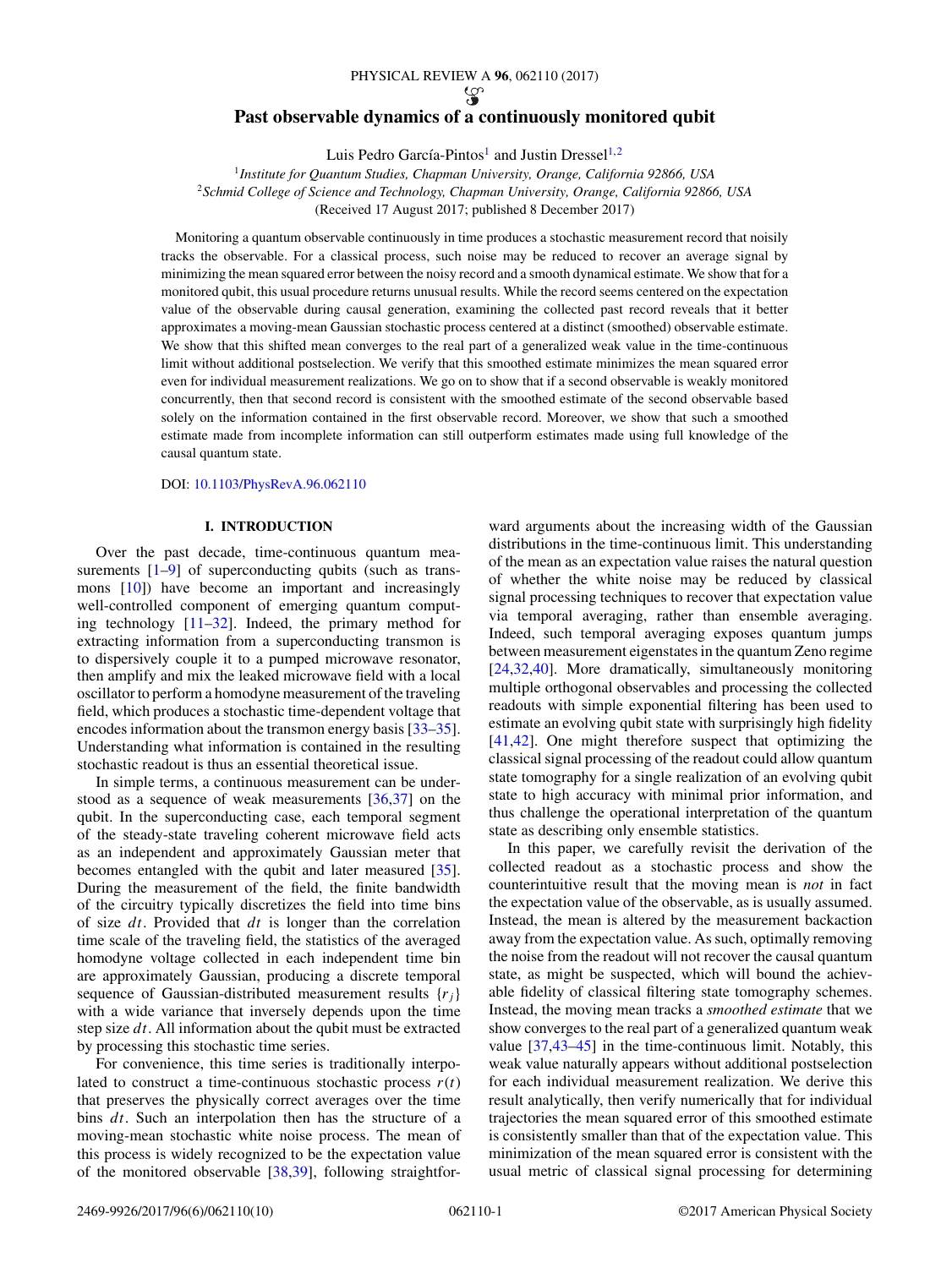the optimal estimate of a time-dependent noisy signal. We independently verify the result numerically using a hypothesis testing approach, confirming that the smoothed estimate is indeed a better fit to the collected data than the expectation value. We go on to show that in the presence of a simultaneous second observer, the smoothed estimate retains its objective character. That is, a smoothed estimate made from incomplete data taken only by the first observer can be a better fit to the unknown data of the second observer than even the pure causal qubit state that uses all available data. Notably, this last result improves upon a recent proposal [\[46\]](#page-9-0) that constructs a "smoothed quantum state" to estimate the observations made by an unknown second observer, since that method can never outperform the most pure causal state that uses all collected data. The conclusions of our study are consistent with prior work concerned with time-symmetric quantum state estimates, such as the two-state-vector formalism [\[37](#page-8-0)[,47,48\]](#page-9-0), quantum smoothing [\[49–52\]](#page-9-0), bidirectional quantum states [\[53\]](#page-9-0), and past quantum states [\[54–57\]](#page-9-0). However, we emphasize here the practical consequence for ongoing research into continuous quantum measurements: *Applying optimal classical signal processing techniques to a single realization of collected data from a continuous quantum measurement produces results that do not correspond to the causal quantum state.*

The paper is organized as follows. In Sec.  $\Pi$  we briefly review the derivation of a simple continuous quantum measurement from a quantum information perspective to recover the usual interpretation of the readout. In Sec. [III](#page-3-0) we revisit the structure of the past readout given the posterior information about what was collected later in time, showing that the measurement backaction has fundamentally changed its structure. In Sec.[IV](#page-4-0) we consider an explicit example of a Rabi oscillating qubit and compare the observable estimates to the readout in more detail, showing that the smoothed estimate indeed fits the readout better. In Sec. [V](#page-5-0) we show that smoothed estimates are objective even in the presence of a second simultaneous observer, thereby reinforcing their operational relevance. We conclude in Sec. [VI.](#page-6-0)

## **II. OBSERVABLE DYNAMICS FROM ANTERIOR MEASUREMENTS**

We focus our discussion on what can be inferred from a collected measurement record about its associated observable dynamics. As such, in what follows we consider a simplified model of time-continuous measurements that is adequate for isolating the relevant features. To keep this paper selfcontained, we briefly review the essential details of how a temporal sequence of independent Gaussian measurements models continuous-in-time measurements from a quantum information perspective. This model is a slight idealization of those that describe recent experimental work on quantum state trajectories well [\[16,18,25–27,32\]](#page-8-0), but deliberately neglects relevant experimental details—such as measurement inefficiency, environmental decoherence, energy relaxation, phase backaction, and non-Markovian effects from finite detector bandwidth [\[34,35\]](#page-8-0)—in order to isolate the essential effect of the measurement backaction. (For an alternative recent derivation of a simple continuous measurement model that includes some of these nonidealities in the context of feedback, see also Ref. [\[58\]](#page-9-0).)

Consider a system, such as a qubit, that is assigned a quantum state represented by a density operator *ρ*. To measure an observable  $A = \sum_a a |a\rangle\langle a|$  of the system, such as the Pauli operator  $\sigma_z$ , we couple the system to a measurement device, which reports classical results  $r \in \mathbb{R}$  that are correlated with the distinct values of *A*. That is, each distinct value *a* of *A* corresponds to a probability measure  $P(r|a) dr$ for obtaining *r* on the detector given that particular *a*, such that each measure is normalized over the possible results of the measurement,  $\int_{\mathbb{R}} P(r|a) dr = 1$ , and the total probability for obtaining a measurable subset  $R \subset \mathbb{R}$  of *r* is  $\int_R P(r|\rho) dr = \int_R \sum_a P(r|a)P(a|\rho) dr$  with  $P(a|\rho) =$  $\langle a | \rho | a \rangle$ . As a convenient way to formally encapsulate these detector properties, the map  $a \rightarrow P(r|a) dr$  from observable values to probability measures generates a map  $A \rightarrow E_r dr =$  $\sum_{a} P(r|a) |a\rangle\langle a| d$  from the observable operator *A* to a probability operator-valued measure (POVM) *Er dr*. The positive Hermitian operators *Er* of the POVM then partition unity  $\int_{\mathbb{R}} E_r dr = \mathbb{1}$ , and obey Lüder's probability rule [\[59\]](#page-9-0),  $P(r|\rho) dr = \text{Tr}[E_r \rho] dr$ .

Such a generalized measurement of *r* on the detector produces measurement backaction on the state *ρ* described by a quantum instrument,  $\rho \longrightarrow \mathcal{E}_r(\rho) dr$ , which is a completely positive map-valued measure satisfying  $P(r|\rho) dr =$  $Tr[\mathcal{E}_r(\rho)] dr$  [\[53\]](#page-9-0). In the case of no classical mixing from information loss, this instrument can be represented by a single *r*-dependent Kraus operator  $M_r$  according to  $\mathcal{E}_r(\rho) dr =$  $M_r \rho M_r^{\dagger} dr$ , which relates  $M_r$  to the POVM  $E_r$  according to  $E_r dr = M_r^{\dagger} M_r dr$ . As such, the Kraus operator factors into  $E_r$  *ar* = *M<sub>r</sub> M<sub>r</sub> ar*. As such, the Kraus operator a polar form  $M_r = U_r \sqrt{E_r}$ , with  $\sqrt{E_r} = \sum$  $\sum_{a} \sqrt{P(r|a)} |a\rangle\langle a|$ corresponding to partial state collapse (informational backaction) and  $U_r$  corresponding to additional  $r$ -dependent unitary perturbation (stochastic Hamiltonian backaction). In what follows, we neglect any unitary backaction  $U_r$  for simplicity to focus solely on the effects of the informational backaction. (See Refs. [\[19,34,35\]](#page-8-0) for discussion about the role of such unitary phase backaction in measurements of superconducting qubits.)

The renormalized state after the observation of a subset *R* of *r* values on the detector (e.g., from classically coarse-grained resolution) is

$$
\rho \xrightarrow{R} \frac{\int_{R} \mathcal{E}_{r}(\rho) dr}{\int_{R} P(r|\rho) dr} = \frac{\int_{R} M_{r} \rho M_{r}^{\dagger} dr}{\int_{R} P(r|\rho) dr}.
$$
 (1)

We will restrict our discussion to a perfect detector with infinitely sharp resolution of individual points *r* for simplicity, so that the measure factors in Eq. (1) simply cancel to yield the simplified expression

$$
\rho \xrightarrow{r} \frac{\mathcal{E}_r(\rho)}{P(r|\rho)} = \frac{M_r \rho M_r^{\dagger}}{P(r|\rho)}.
$$
 (2)

In the following, we assume Gaussian measurements of  $A = \sigma_z = |1\rangle\langle 1| - |0\rangle\langle 0|$  describing the computational basis of a qubit. That is, the detector distributions for the distinct values  $\pm 1$  of  $\sigma_z$  are Gaussian,  $P(r | \pm 1) = G_{\pm 1}(r) \equiv$ exp[ $-(r \mp 1)^2 dt/2\tau$ ]/ $\sqrt{2\pi \tau/dt}$ , with equal variances  $\tau/dt$ but distinct means centered at their associated values of  $\pm 1$ .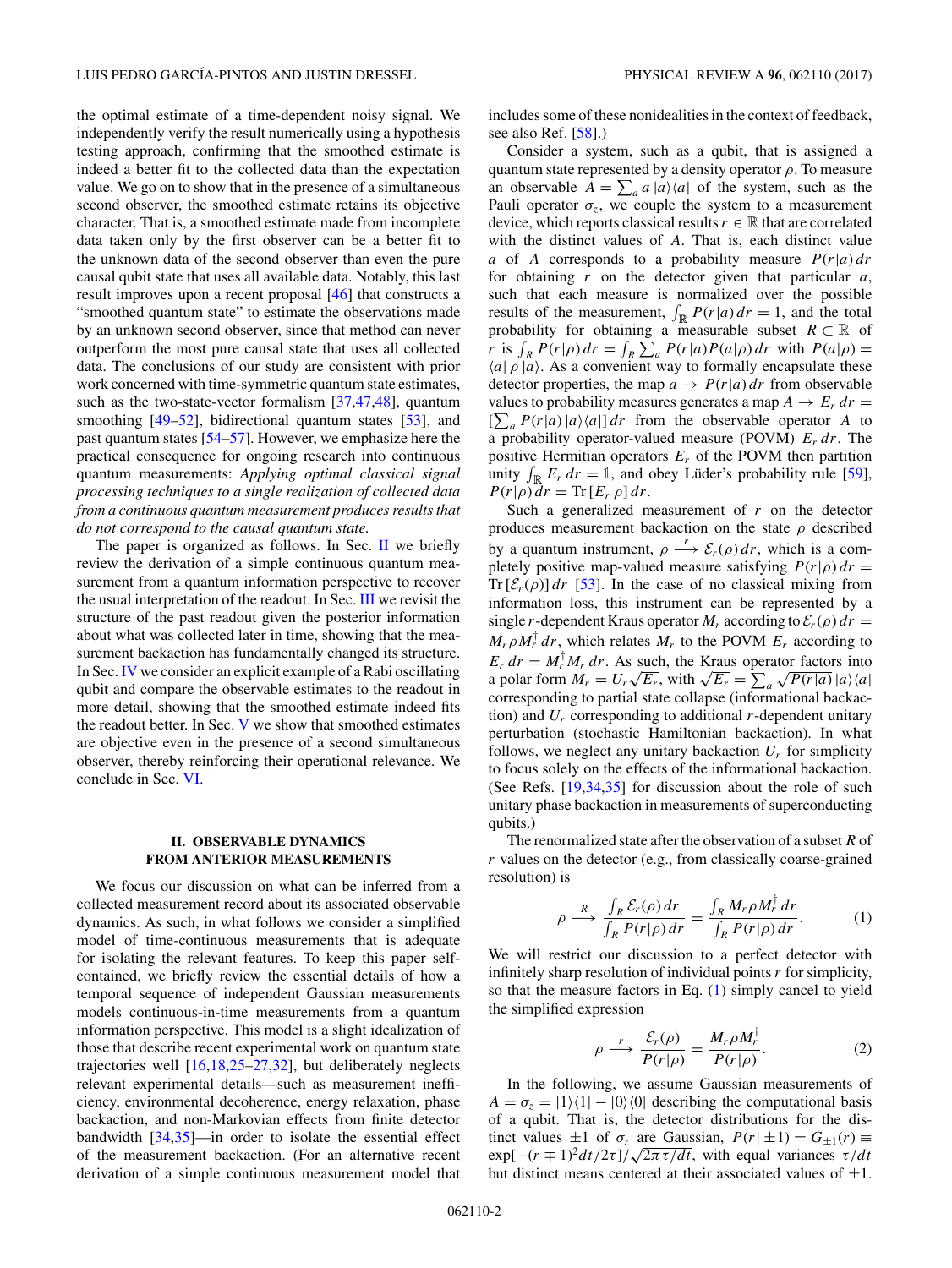<span id="page-2-0"></span>This parametrization is chosen such that *dt* is a *discretization time scale* that specifies the duration of the coupling required to obtain the result *r*, and *τ* is a *measurement collapse time scale* that indicates the coupling duration needed to obtain a unit signal-to-noise ratio for the measurement. This variance scaling also guarantees that sequences of independent such measurements correctly average to coarsen the discretization time scale, i.e.,  $Var[(r_1 + r_2)/2] = (Var[r_1] + Var[r_2])/4 =$  $(\tau/dt + \tau/dt)/4 = \tau/(2dt)$ , which will later permit a sensible continuum limit as  $dt \rightarrow 0$  to yield a Markovian stochastic process [\[38\]](#page-8-0). The simplest Kraus operator for stochastic process [38]. The simplest Kraus operator for<br>such a Gaussian measurement is  $M_r = \sqrt{P(r|1)}|1\rangle\langle1| +$  $\overline{P(r|-1)}$  |0) $\langle 0|$ , which may be written in a more compact form as a function of the operator  $\sigma_z$ ,

$$
M_r = \left(\frac{dt}{2\pi\tau}\right)^{1/4} \exp\left[-\frac{(r-\sigma_z)^2 dt}{4\tau}\right].
$$
 (3)

Despite its simplicity, this Gaussian model is a reasonable approximation for a variety of experimental situations, including double-quantum-dot measurements with a quantum point contact [\[9\]](#page-8-0), and superconducting transmon measurements with microwave resonators [\[34\]](#page-8-0).

Notably, the probability distribution  $P(r|\rho)$  for causally obtaining a future *r* from the current state  $\rho$  may be conveniently expanded in terms of the single expectation value  $z \equiv \text{Tr} [\rho \sigma_z]$  as

$$
P(r|\rho) = P(+1|\rho) G_1(r) + P(-1|\rho) G_{-1}(r)
$$
  
= 
$$
\frac{(1+z)}{2} G_1(r) + \frac{(1-z)}{2} G_{-1}(r),
$$
 (4)

which allows all moments of *r* to be easily calculated. For example, the first three moments are

$$
\langle r \rangle = z, \quad \langle r^2 \rangle = 1 + \frac{\tau}{dt}, \quad \langle r^3 \rangle = \left( 1 + 3 \frac{\tau}{dt} \right) z.
$$
 (5)

All such moments for future *r* are characterized solely by the expectation value *z* of the measured observable in the qubit state  $\rho$  immediately prior to the measurement. We will see in the next section that this feature will no longer be true for moments of past *r*.

Let us now consider a sequence of *N* such generalized measurements  $M_r$ , with outcomes  $r_j$ , with  $j = 1, \ldots, N$ . Between each measurement, the qubit independently evolves for the time step *dt* with Hamiltonian *H*, which we model by a separate unitary operator  $U \equiv \exp(-iHdt/\hbar)$ . The state of the qubit at the time  $T = N dt$ , given an initial state  $\rho$  at time  $t = 0$  and the past set of outcomes  $\vec{r} = (r_1, \dots, r_N)$ , is then

$$
\rho_{\vec{r}} = \frac{(M_{r_N}U \dots M_{r_1}U)\rho(U^{\dagger}M_{r_1}^{\dagger}\dots U^{\dagger}M_{r_N}^{\dagger})}{P(\vec{r}|\rho)},\qquad(6)
$$

where the joint probability  $P(\vec{r}|\rho) = \text{Tr}[E_{\vec{r}} \rho]$  of all measured results is governed by the positive operator from a joint POVM,

$$
E_{\vec{r}} = (U^{\dagger} M_{r_1}^{\dagger} \dots U^{\dagger} M_{r_N}^{\dagger})(M_{r_N} U \dots M_{r_1} U). \tag{7}
$$

This model describes the periodic monitoring of the observable  $\sigma_z$  at the times  $t_j = j dt$ . In the continuum limit as  $dt \to 0$ and  $N \to \infty$ , keeping  $T = N dt$  constant, the unitary and measurement operators will commute up to second order in *dt* such that each pair of operators  $M_{r_i}U$  effectively describes the evolution within the same time step  $[t_j, t_j + dt)$ , and the evolution in Eq. (6) becomes equivalent to a stochastic master equation [\[33,38,39,](#page-8-0)[58\]](#page-9-0) that describes truly continuous-in-time observable monitoring. In what follows, however, we retain the explicitly discrete time steps *dt* for numerical stability and conceptual clarity. The discrete model has the added benefit of also modeling physically discrete sequences of impulsive Gaussian measurements [\[56,60\]](#page-9-0).

When the continuum limit  $dt \rightarrow 0$  is taken, the widths of the Gaussian distributions  $P(r | \pm 1)$  broaden and mostly overlap, so the distribution  $P(r|\rho)$  in (4) approximates a single Gaussian distribution centered at the expectation value  $z(t)$  =  $\text{Tr}\left[\rho_{\vec{r}}\,\,\sigma_{z}\right]$ :

$$
P(r(t)|\rho_{\vec{r}}) \approx G_{z(t)}[r(t)]
$$
  
=  $\sqrt{\frac{dt}{2\pi\tau}} \exp\left\{-\frac{[r(t) - z(t)]^2 dt}{2\tau}\right\},$  (8)

where we have replaced the discrete index *j* with the continuous time *t*. It follows that in this limit, the *future* (uncollected) readout can itself be approximated as a movingmean Markovian stochastic process centered at the evolving expectation value  $z(t)$ ,

$$
r(t) = z(t) + \sqrt{\tau} \,\xi(t),\tag{9}
$$

where  $\xi(t)$  is zero-mean additive white noise [\[38,39\]](#page-8-0), satisfying  $\langle \xi(t)\xi(t') \rangle = \delta(t'-t)$ . This understanding of the readout as an expectation value cloaked by additive noise is standard in the literature of continuous quantum measurements [\[5,](#page-7-0)[33,39](#page-8-0)[,41\]](#page-9-0) and has been applied with tremendous success in a variety of experiments [\[16,18,29\]](#page-8-0).

Note that the white noise expression in Eq. (9) seems to give a simple prescription for how to learn information about the qubit evolution solely from the readout  $r(t)$ . For example, classical signal processing methods can reduce the zero-mean noise  $\xi(t)$  and thus approximately recover the dynamics of the observable expectation value  $z(t)$ . This feature has been demonstrated for the observation of quantum jumps between  $z = \pm 1$  [\[24](#page-8-0)[,40\]](#page-9-0). Moreover, by concurrently monitoring the three qubit Pauli operators  $\sigma_x$ ,  $\sigma_y$ , and  $\sigma_z$  and applying exponential filtering to the collected readouts, the dynamics of all three expectation values  $x(t)$ ,  $y(t)$ , and  $z(t)$  that determine the evolving qubit state  $\rho(t)$  may be recovered simultaneously with reasonably high fidelity for individual measurement realizations [\[41\]](#page-9-0). This latter result is particularly startling since it seems to challenge an interpretation of the quantum state *ρ* as pertaining solely to an ensemble of realizations.

The relation in Eq. (9) is misleading, however, since it pertains only to an *as-yet-uncollected* future readout and does not yet describe the temporal structure of a readout that was collected in the past. Due to the informational backaction of the measurement, the readout and state evolution become temporally correlated, which effectively refines the distribution in Eq.  $(8)$  of the past readout and shifts the mean of Eq. (9). Strictly speaking, the relation in Eq. (9) only holds at the final collected time of the readout, which still has an uncertain future.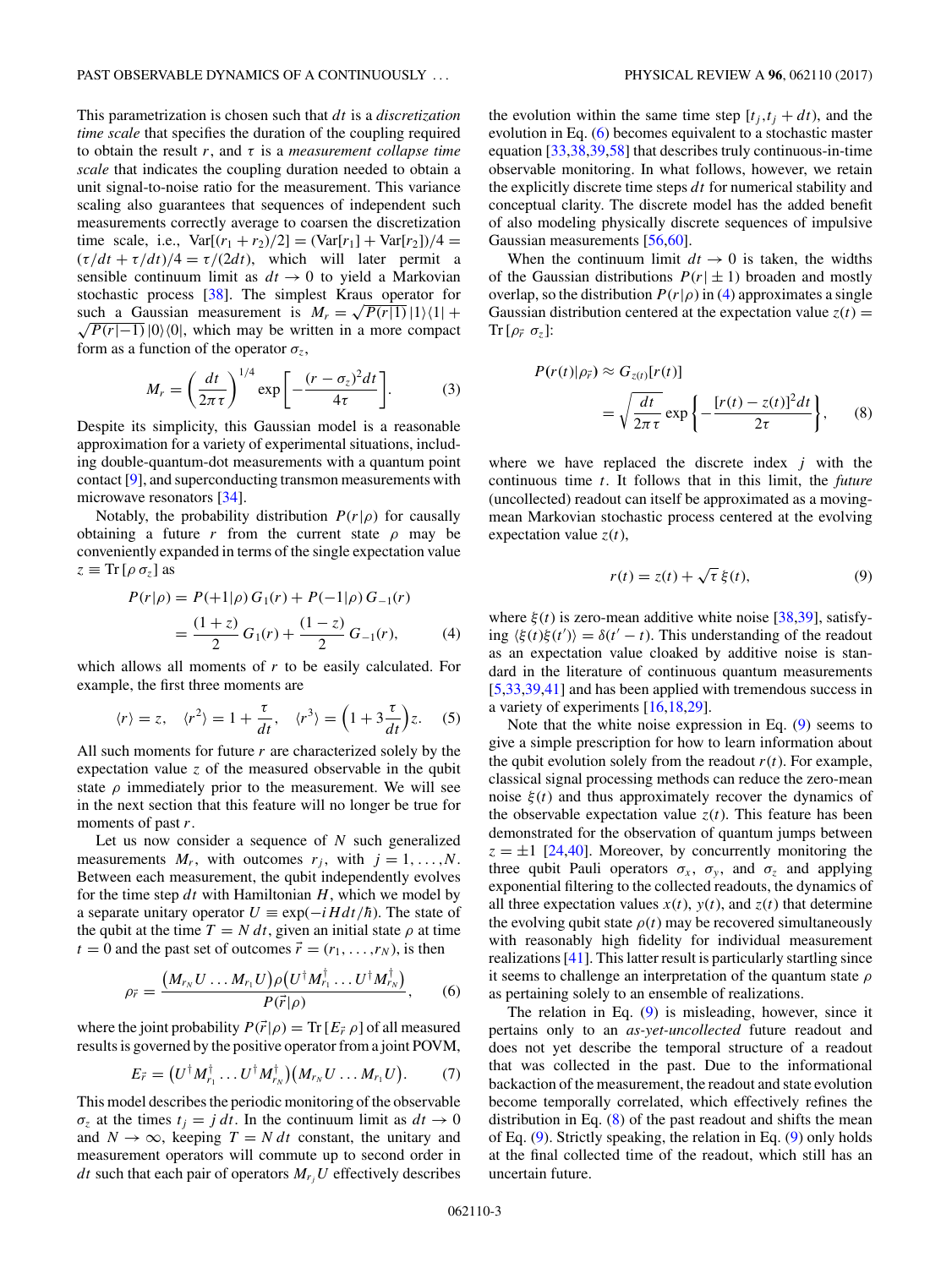<span id="page-3-0"></span>

FIG. 1. Partitioning of past collected readout. Given a temporal sequence of *N* measurement results  $\vec{r} = (r_1, \dots, r_N)$  collected at times  $(t_1, \ldots, t_N)$  separated by time steps  $dt$ , the best estimate of the monitored observable at an intermediate time  $t_i$  depends on the distribution of the readout  $r_i$  at that time, which depends on the future results  $\vec{r}_f$  as well as the past history  $\vec{r}_p$  because of the backaction of the measurement.

### **III. OBSERVABLE DYNAMICS FROM ANTERIOR AND POSTERIOR MEASUREMENTS**

The previous section demonstrated that the future readout  $r(t)$  is fully characterized by the expectation value  $z(t)$ of the observable  $\sigma_z$  with the causal qubit state  $\rho(t)$ . In this section we show that the past collected readout is not completely characterized by the causal qubit state and derive a refined description of the implied dynamics of the measured observable that better agrees with the collected record.

We now focus on what can be inferred about the qubit observable prior to a collected posterior record, as illustrated in Fig. 1. To do this, we partition the measured results  $(\vec{r}_p, r, \vec{r}_f) = (r_1, \dots, r_{j-1}, r, r_{j+1}, \dots, r_N)$  into past results and future results relative to a particular past time  $t_i$ . We then derive the distribution  $P(r|\vec{r}_p, \vec{r}_f, \rho)$  for the *r* measured at  $t_j$ , conditioned not only on the past results  $\vec{r}_p = (r_1, \ldots, r_{j-1})$  and initial state  $\rho$ , but also on the future results  $\vec{r}_f = (r_{j+1}, \dots, r_N)$ after  $t_j$ . As in Eq. [\(6\)](#page-2-0), the past results are fully encapsulated by the past causal state,

$$
\rho_{\vec{r}_p} = \frac{(U M_{r_{j-1}} U \dots M_{r_1} U) \rho (U^{\dagger} M_{r_1}^{\dagger} \dots U^{\dagger} M_{r_{j-1}}^{\dagger} U^{\dagger})}{P(\vec{r}_p | \rho)}.
$$
 (10)

Similarly, as in Eq. [\(7\)](#page-2-0), the future results are fully represented by the future POVM element,

$$
E_{\vec{r}_f} \equiv (U^{\dagger} M_{r_{j+1}}^{\dagger} \dots U^{\dagger} M_{r_N}^{\dagger}) (M_{r_N} U \dots M_{r_{j+1}} U). \qquad (11)
$$

For ease of notation, we omit the time index  $j$  for  $r$ ,  $E_{\vec{r}_f}$ , and  $\rho_{\vec{r}_p}$ . The need for both past and future quantities  $(\rho_{\vec{r}_p}, E_{\vec{r}_f})$ when describing the intermediate measurement result *r* has been previously highlighted, with the pair dubbed a "bidirec-tional quantum state" in [\[53\]](#page-9-0) and a "past quantum state" in [\[54\]](#page-9-0). These two quantities generalize the pure "time-symmetric state"  $(|\psi\rangle, \langle \phi|)$  from the "two-vector formalism" pioneered in [\[37](#page-8-0)[,47,48\]](#page-9-0).

Applying Bayes' rule to the joint distribution  $P(\vec{r}_p, r, \vec{r}_f | \rho)$ yields the desired distribution,

$$
P(r|\vec{r}_p, \vec{r}_f, \rho) = \frac{P(\vec{r}_p, r, \vec{r}_f | \rho)}{\int_{\mathbb{R}} P(\vec{r}_p, r, \vec{r}_f | \rho) dr}.
$$
 (12)

From the preceding section, the joint distribution is

$$
P(\vec{r}_p, r, \vec{r}_f | \rho) = \text{Tr} \left[ E_{\vec{r}_f} M_r \rho_{\vec{r}_p} M_r^{\dagger} \right]. \tag{13}
$$

Combining Eqs.  $(3)$ ,  $(12)$ , and  $(13)$  thus permits explicit calculation of the desired distribution,

$$
P(r|\vec{r}_p, \vec{r}_f, \rho) = \frac{[G_1(r) - G_{-1}(r)]z_w}{\left(1 + e^{-\frac{dt}{2\tau}}\right) + \left(1 - e^{-\frac{dt}{2\tau}}\right)z_c} + \frac{\frac{1}{2}\left[G_1(r) + G_{-1}(r) + 2e^{-\frac{dt}{2\tau}}G_0(r)\right]}{\left(1 + e^{-\frac{dt}{2\tau}}\right) + \left(1 - e^{-\frac{dt}{2\tau}}\right)z_c} + \frac{\frac{1}{2}\left[G_1(r) + G_{-1}(r) - 2e^{-\frac{dt}{2\tau}}G_0(r)\right]z_c}{\left(1 + e^{-\frac{dt}{2\tau}}\right) + \left(1 - e^{-\frac{dt}{2\tau}}\right)z_c},\tag{14}
$$

which depends on only two quantities containing the monitored observable,

$$
z_w \equiv \text{Re} \frac{\text{Tr}\left[E_{\vec{r}_f} \sigma_z \rho_{\vec{r}_p}\right]}{\text{Tr}\left[E_{\vec{r}_f} \rho_{\vec{r}_p}\right]}, \quad z_c \equiv \frac{\text{Tr}\left[E_{\vec{r}_f} \sigma_z \rho_{\vec{r}_p} \sigma_z\right]}{\text{Tr}\left[E_{\vec{r}_f} \rho_{\vec{r}_p}\right]}, \quad (15)
$$

neither of which are an expectation value. Instead,  $z_w$  is the real part of a (generalized) *weak value* [\[37](#page-8-0)[,43–45\]](#page-9-0) in its role as a first-order conditioned expectation value  $[44, 45]$  and  $z_c$ is a second-order contribution [\[61\]](#page-9-0). Due to the assumption of Gaussian statistics, these first two orders are sufficient to fully characterize the distribution.

For comparison with Eq.  $(5)$ , the first three moments of the distribution  $P(r|\vec{r}_p, \vec{r}_f, \rho)$  are

$$
\langle r \rangle_S = z_S, \tag{16a}
$$

$$
\langle r^2 \rangle_S = \frac{\tau}{dt} + \frac{\frac{1}{2}(1+z_c)}{\frac{1}{2}(1+e^{-\frac{dt}{2\tau}}) + \frac{1}{2}(1-e^{-\frac{dt}{2\tau}})z_c}, \quad (16b)
$$

$$
r^3 \rangle_S = \left(1 + 3\frac{\tau}{dt}\right) z_S. \tag{16c}
$$

Remarkably, after taking into account subsequent measurement outcomes, the mean of the intermediate  $r$  shifts to a refined (smoothed) estimate  $z_s$  instead of the traditionally accepted expectation value *z* that we obtained in the previous section [compare with Eq. [\(5\)](#page-2-0)]. This *smoothed estimate* of  $\sigma_z$ is the central quantity of this paper,

$$
z_S \equiv \frac{z_w}{\frac{1}{2}(1 + e^{-\frac{dt}{2\tau}}) + \frac{1}{2}(1 - e^{-\frac{dt}{2\tau}})z_c},
$$
(17)

and depends upon both *zw* and *zc*.

*r*<sup>3</sup>

Note that for weak measurements with large variance,  $\tau/dt \gg 1$ , the second-order contribution  $z_c$  is suppressed and the smoothed estimate converges to the first-order weak value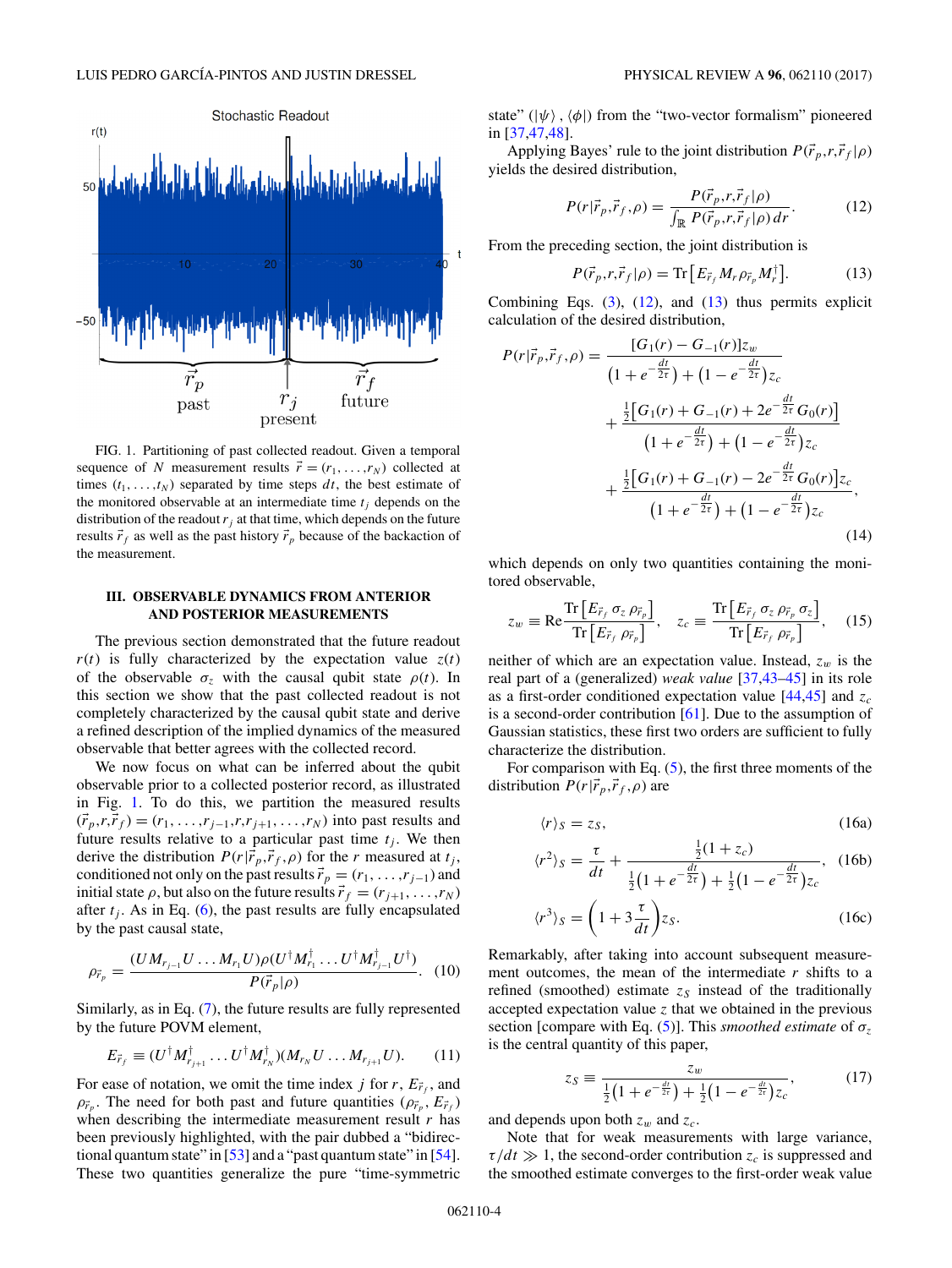<span id="page-4-0"></span>*zw*. The smoothed estimate therefore inherits the behavior of the weak value, to a degree that depends on the coarseness of the time steps. For example, the smoothed estimate can take values outside the range [−1*,*1] of possible observable values for *σz* [\[60,62,63\]](#page-9-0), as shown in the next section. Importantly, *this convergence to the weak value becomes exact in the continuum limit as*  $dt \rightarrow 0$ *.* Moreover, the continuum limit of the full distribution in Eq. [\(14\)](#page-3-0) is a single Gaussian distribution similar to Eq. [\(8\)](#page-2-0) but centered on the *smoothed estimate*  $z_S$  of  $\sigma_z$ , which in turn converges to  $z_w$ :

$$
P(r(t)|\vec{r}_p, \vec{r}_f, \rho) \approx G_{z_w(t)}[r(t)]
$$
  
=  $\sqrt{\frac{dt}{2\pi \tau}} \exp\left\{-\frac{[r(t) - z_w(t)]^2 dt}{2\tau}\right\}$ . (18)

Therefore, arguments identical to the preceding section imply that the *past* (already collected) continuous readout still has the structure of a moving-mean stochastic process, but instead following a *weak value* of  $\sigma_z$ ,

$$
r(t) = z_w(t) + \sqrt{\tau} \,\xi(t). \tag{19}
$$

This key result implies that using classical signal processing techniques to reduce the zero-mean white noise  $\xi(t)$  on a collected readout  $r(t)$  will *not* recover the expectation value  $z(t)$  as might be expected from the previous section. Instead, such techniques will recover the smoothed (weak-valued) estimate  $z_S(t) \rightarrow z_w(t)$  that properly takes into account the temporal correlations in the signal caused by the measurement backaction. This discrepancy explains the limited fidelity of the state reconstruction seen in [\[41\]](#page-9-0) when exponentially filtering simultaneous observable readouts. The reasonably high fidelities that were still obtained are explained by the fact that the smoothed estimate  $z_w(t)$  can often remain close to the expectation value, as shown in the next section.

### **IV. A BETTER DESCRIPTION OF PAST OBSERVABLE DYNAMICS**

The previous section established that a smoothed observable estimate more closely describes the observed readout than an expectation value. In this section, we numerically simulate an explicit example of a monitored qubit Rabi oscillation to demonstrate the practical significance of this result. Specifically, we define two figures of merit that contrast an expectation value with a smoothed estimate and show that the smoothed estimate systematically outperforms the expectation value. Importantly, we consider individual measurement realizations, not ensemble averages.

Consider the periodic monitoring of  $\sigma$ <sub>z</sub> at time steps *dt* for a total duration *T*, with characteristic collapse time scale  $\tau$ , on a qubit driven by a Hamiltonian

$$
H = \hbar \, \Omega \, \frac{\sigma_y}{2},\tag{20}
$$

where the Pauli matrix  $\sigma_y$  generates Rabi oscillations in the *x*-*z* plane and  $T_R \equiv 2\pi/\Omega$  is the period of these oscillations. Figure 2 illustrates the distinction between the expectation value  $z$  (blue solid line), the smoothed value  $z_S$  (black dotted line), and the weak value  $z_w$  (red hashed line) for such a monitored oscillation. In both plots,  $dt/T_R = 1/20$  is held



FIG. 2. Evolution of observable estimates. Shown are single realizations of qubit Rabi oscillations in the  $x$ -*z* plane with period  $T_R$ while monitoring  $\sigma$ <sub>z</sub> with collapse time scale  $\tau$  at periodic time steps *dt*. Compared are the expectation value *z* (blue solid line), smoothed value  $z_s$  (black dotted line), and weak value  $z_w$  (red hashed line). The upper plot shows a weaker measurement regime with  $\tau/T_R = 2$ , and with  $dt/\tau = 1/40$ , so  $z_s \approx z_w$ . The lower plot shows a stronger measurement regime with  $\tau/T_R = 1/10$ , and with  $dt/\tau = 1/2$ , so  $z_S$ deviates from sufficiently large values of *zw*.

constant, with the upper plot showing a weaker measurement with  $\tau/T_R = 2$  and the bottom plot showing a stronger measurement with  $\tau/T_R = 1/10$ . The weaker measurement in the upper plot exhibits noisy Rabi oscillations since the dynamics are only weakly perturbed by the monitoring. For this upper plot,  $dt/\tau = (1/20)/2 = 1/40$ , so the smoothed estimate  $z_s$ and weak value  $z_w$  are essentially indistinguishable. The stronger measurement in the lower plot exhibits quantum jumps between measurement eigenstates, to which the qubit is pinned by the quantum Zeno effect [\[24,](#page-8-0)[40\]](#page-9-0). For this lower plot,  $dt/\tau = (1/20)/(1/10) = 1/2$ , so the smoothed estimate  $z<sub>S</sub>$  is visibly distinct from the weak value  $z<sub>w</sub>$  when the latter becomes sufficiently large. Note that the weak value  $z_w$  can exceed the eigenvalue range of  $[-1,1]$  when the readout  $r(t)$ is statistically unlikely.

To answer the question of whether the expectation value *z* or the smoothed value  $z_s$  better follows a single readout realization *r* quantitatively, we establish two figures of merit. First, we consider the mean squared error between the *N*dimensional readout vector  $\vec{r}$  for all *N* time steps  $dt$ , and the dynamical estimate vectors  $\vec{z}$  and  $\vec{z_s}$ . The mean squared error is defined for any two vectors  $\vec{v}$  and  $\vec{w}$  of length *N* as  $MSE(\vec{v}, \vec{w}) = \sum_{j=1}^{N} (v_j - w_j)^2 / N$ . Notably, the mean squared error is the primary figure of merit used in classical filtering and estimation theory [\[64\]](#page-9-0) to find optimal estimates for the "true" value of a noise-polluted signal. We treat the readout *r* as such a noise-polluted signal, and define the relative mean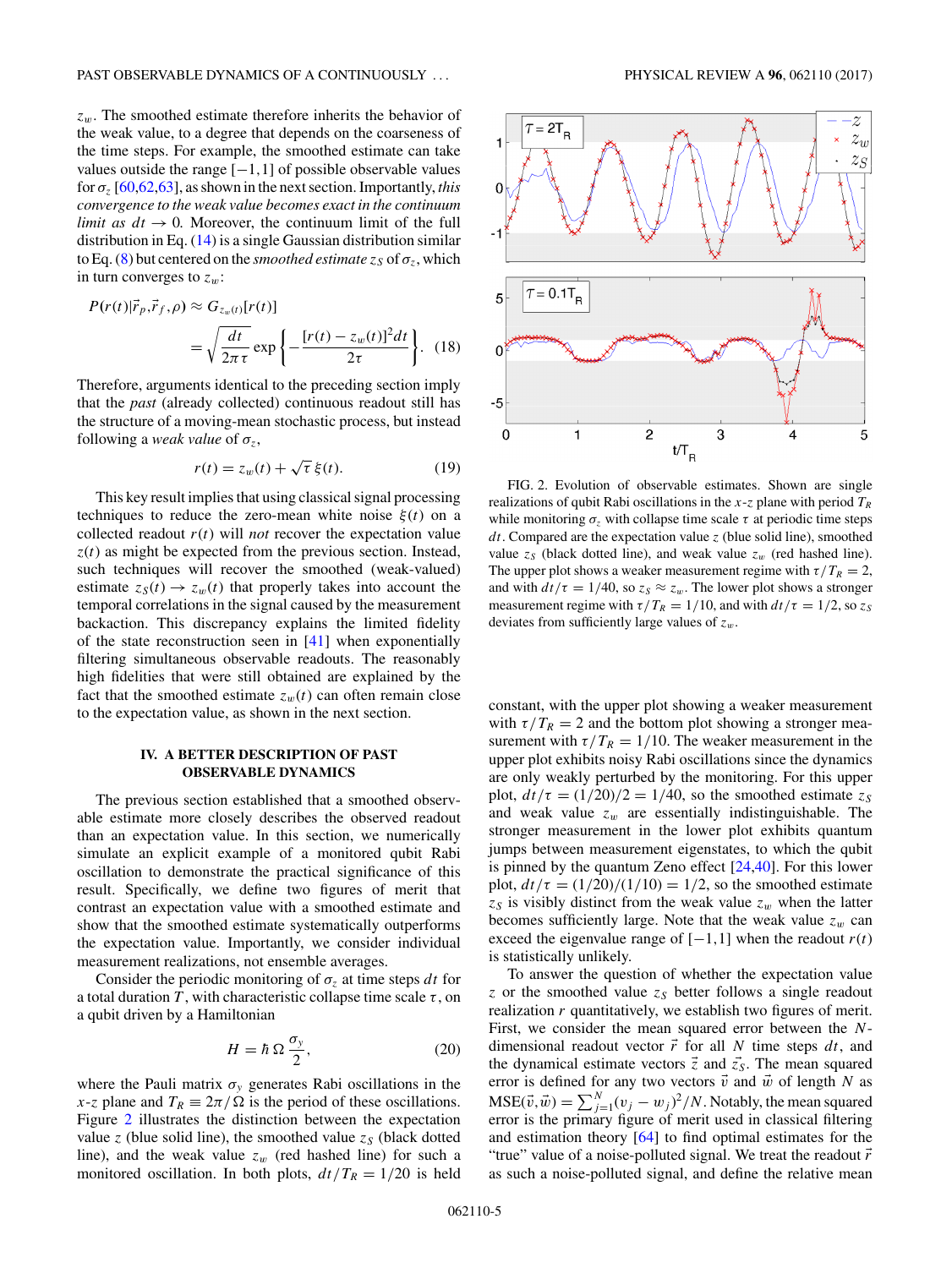<span id="page-5-0"></span>squared error,

$$
Q(z_S, z) \equiv \frac{\text{MSE}(\vec{r}, \vec{z}) - \text{MSE}(\vec{r}, \vec{z}_S)}{\text{MSE}(\vec{r}, \vec{z}_S)},
$$
(21)

such that  $Q(z_S, z) > 0$  if and only if the smoothed estimate  $\vec{z}_S$ is a better fit to the measured readout  $\vec{r}$  than the expectation value *z* .

The second figure of merit we adopt is a hypothesis test. Namely, let us assume prior probabilities  $P(z)$  and  $P(z<sub>S</sub>)$ for models in which the readout  $\vec{r}$  fits  $\vec{z}$  or  $\vec{z}_s$ , respectively. Bayes' rule allows us to express the probability of the estimate  $\vec{z}$  given the observed measurement record  $\vec{r}$  as  $P(\vec{z}|\vec{r}) =$  $P(\vec{r}|\vec{z})P(z)/P(\vec{r})$ . Similarly,  $P(\vec{z}_s|\vec{r}) = P(\vec{r}|\vec{z}_s)P(z_s)/P(\vec{r})$ . Assuming equal prior probabilities for both hypotheses,  $P(z) = P(z<sub>S</sub>)$ , we can then define the hypothesis test ratio as

$$
R(z_S, z) \equiv \frac{P(\vec{z}_S|\vec{r})}{P(\vec{z}|\vec{r})} = \frac{P(\vec{r}|\vec{z}_S)P(z_S)}{P(\vec{r}|\vec{z})P(z)} = \frac{P(\vec{r}|\vec{z}_S)}{P(\vec{r}|\vec{z})},\qquad(22)
$$

 $where$  $|\vec{z}) = \prod_j P(r_j | \rho_{\vec{r}})$ *<sup>p</sup>* ) and *P*(*r*  $|\vec{z}_S\rangle =$  $\prod_j P(r_j | \rho_{\vec{r}_p}, E_{\vec{r}_f})$  can be calculated from Eqs. [\(4\)](#page-2-0) and  $(14)$ . The ratio *R* discriminates the likelihood of the estimates *z* or  $z_s$ , given the observed record  $\vec{r}$ . We use its natural logarithm as a figure of merit to decide between the two alternatives: that is,  $\ln R > 0$  if and only if the smoothed estimate is more probable than the expectation value.

Figure 3 shows histograms of both the relative mean squared error  $Q(z_S, z)$  (top row) and the hypothesis test logarithmic ratio  $ln[R(z<sub>S</sub>,z)]$  (bottom row), computed for 10<sup>5</sup> realizations using fixed time steps of  $dt/T_R = 1/100$  to approximate the continuum limit in two regimes: a weaker regime with  $\tau/T_R = 2$  (left column) and a stronger regime with  $\tau/T_R = 1/10$  (right column). For longer trajectories with  $T/T_R = 50$  (blue circles), the smoothed estimate is better (i.e., has a positive discriminator) 96*.*8% of the time in the weaker regime and 99*.*9% of the time in the stronger regime. Even for relatively short trajectories with  $T/T_R = 5$ , the smoothed estimate is better 73*.*5% of the time in the weaker regime and 97*.*6% of the time in the stronger regime. The improvement in the estimate is approximately linear in the inverse collapse time scale  $\tau^{-1}$  since the  $T/\tau$  determines the signal-to-noise ratio of the stochastic readout. The factor of 20 improvement in performance expected between the weaker and stronger regimes is confirmed by the shift in mean of the histograms in Fig. 3—note that the means do not shift with the duration *T* since the plotted discriminators are effectively normalized per unit *T* . These results confirm that one should consider the collected readout to better follow the smoothed estimate  $z_S(t) \approx z_w(t)$  given in Eq. [\(15\)](#page-3-0), *not* the expectation value as naively expected from Eq. [\(9\)](#page-2-0).

Observe that in Fig. 3, we have scaled the hypothesis test logarithmic ratio  $ln[R(z_S, z)]$  by a factor  $(2dt/T)$  to make its correspondence to the relative mean squared error  $Q(z_5, z)$  evident and to serve as a consistency check for the simulations. This correspondence may be explained by noting that in the time-continuous limit, the probabilities  $P(\vec{r}|\vec{z}) = \prod_j P(r_j|\rho_{\vec{r}_p})$  and  $P(\vec{r}|\vec{z}_S) = \prod_j P(r_j|\rho_{\vec{r}_p}, E_{\vec{r}_f})$  may be approximated by products of Gaussian distributions, as in Eqs. [\(8\)](#page-2-0) and [\(18\)](#page-4-0), respectively. It follows that the hypothesis



FIG. 3. Estimate comparisons. Normalized histograms comparing the expectation value *z* to the smoothed value  $z_s$ , for  $10^5$ realizations monitoring  $\sigma_z$  of a qubit oscillating with Rabi period  $T_R$  for a duration *T*, with time steps  $dt = T_R/100$ . Short duration  $T/T_R = 5$  (red hashed line); long duration  $T/T_R = 50$  (blue circles). Top row: Relative mean squared error  $Q(z_S, z)$ ; see Eq. (21). Bottom row: Hypothesis test logarithmic ratio  $\ln[R(z_S, z)]$  [see Eq. (22)] scaled by  $2dt/T$  to show correspondence to  $Q(z_S, z)$ . Left column: Weaker measurement regime with  $\tau/T_R = 2$ . Right column: Stronger measurement regime with  $\tau/T_R = 1/10$ . For both figures of merit, positive values indicate that  $z<sub>S</sub>$  is a better estimate than *z*. The fraction of realizations for which  $Q(z_s, z) > 0$  (or  $\ln[R(z_s, z)] > 0$  for  $T/T_R = \{5, 50\}$  is higher than  $\{0.735, 0.968\}$ for weaker measurements and higher than {0*.*976*,*0*.*999} for stronger measurements, respectively.

test simplifies,

$$
\frac{2dt}{T}\ln[R(z_S,z)] \approx \frac{dt\text{MSE}(\vec{r},\vec{z}_S)}{\tau}Q(z_S,z) \approx Q(z_S,z),\tag{23}
$$

where in the last step we have used that in the continuum limit  $MSE(\vec{r}, \vec{z}_s) = \sum_j (r_j - z_{s,j})^2 / N \approx$  $\tau \sum_j (\xi_j)^2/N = \tau/dt$ , from Eq. [\(18\)](#page-4-0) and the fact that the white noise *ξ* at any time step has variance 1*/dt*. This relationship between  $Q(z_S, z)$  and  $\ln[R(z_S, z)]$  in the time-continuous limit is correctly confirmed in Fig. 3. Importantly, this numerical equivalence between the two *a priori* distinct figures of merit confirms the white noise relation in Eq.  $(19)$ , and thus that  $z_S \approx z_w$  is in fact the *minimum* mean squared error estimate for individual realizations of the readout *r*(*t*).

## **V. SMOOTHED ESTIMATES BY AN IGNORANT THIRD PARTY**

Crucially, the smoothed observable estimate derived in the preceding sections is not merely an artificial best fit to a past record, but is also a *predictive* quantity with operational meaning that extends beyond the original collected record. To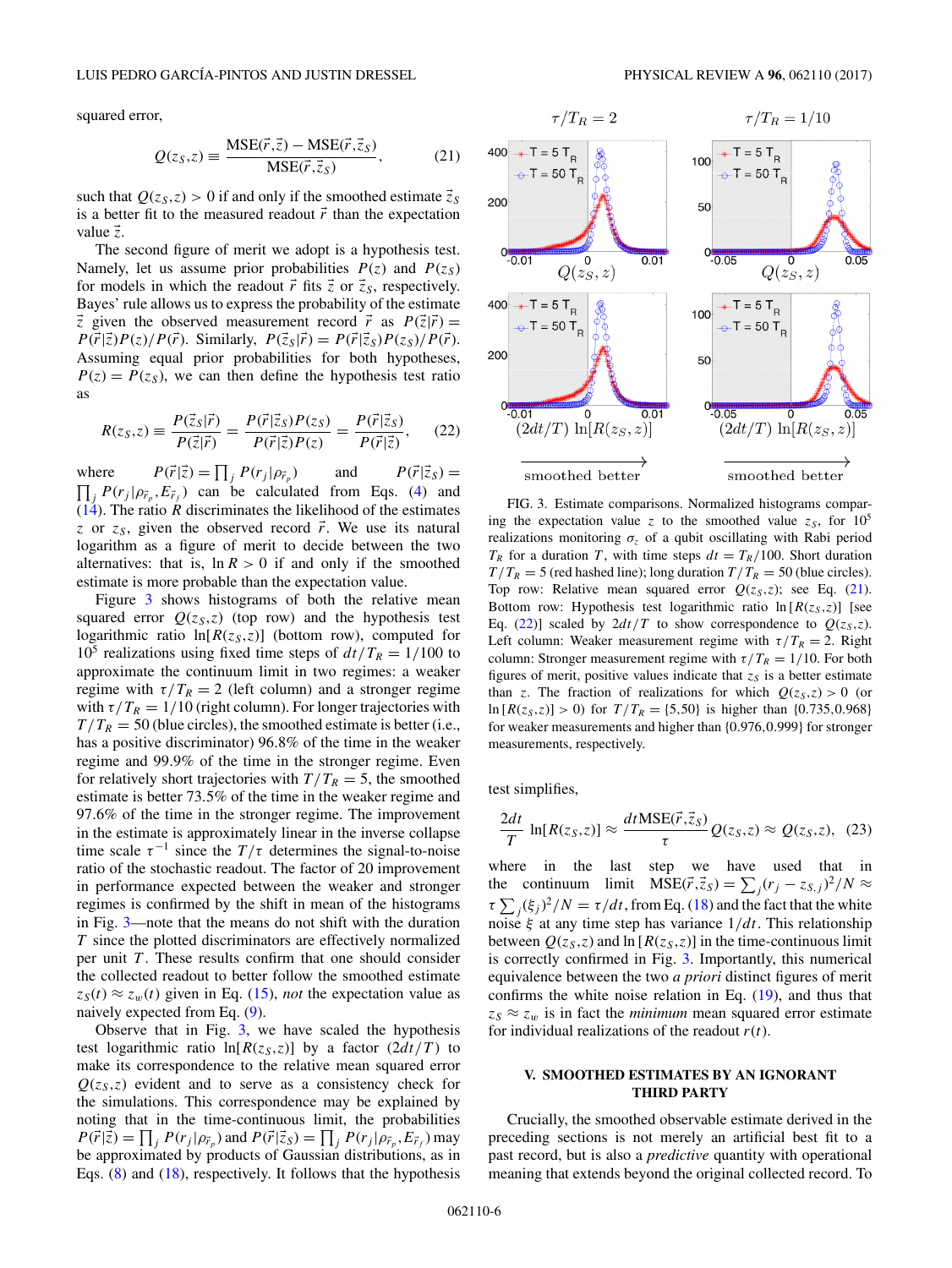<span id="page-6-0"></span>see this, we now consider a situation where two observers monitor different observables on the same system. The task at hand will be for the first observer to estimate what was measured by the second observer. For this task, we now show that a smoothed estimate using partial information is not only operationally better than an expectation value that uses partial information, but can even be better than an expectation value that uses all available information.

For specificity, consider an agent  $\mathcal Z$  who monitors  $\sigma_z$  on a qubit, as described in the previous sections, while a second agent  $X$  simultaneously monitors the distinct observable  $\sigma_x$ in a similar way (as considered in Refs. [\[25](#page-8-0)[,41,42,65\]](#page-9-0)). We assume characteristic collapse time scales  $\tau_z$  and  $\tau_x$  for Gaussian Kraus operators  $M_{r_x}$  and  $N_{r_x}$  measuring  $\sigma_z$  and  $\sigma_x$ , respectively, with  $\tau_z < \tau_x$  so that the agent Z causes the majority of the measurement backaction. After both  $X$  and  $Z$  monitor for a duration  $T = N dt$ , they each possess one measurement record,  $\vec{r}_z$  or  $\vec{r}_x$ . We now consider two distinct scenarios: (A) An omniscient third agent  $O$  examines both measurement records and estimates both  $\sigma_z$  and  $\sigma_x$  using all information, and (B) the agent  $Z$  uses only the record  $\vec{r}_z$ to estimate  $\sigma_x$  without knowledge of what agent X actually measured.

For the omniscient observer  $\mathcal O$  in scenario (A), the access to both sets of outcomes allows the derivation of smoothed estimates  $z_s$  and  $x_s$  precisely as in Sec. [III](#page-3-0) from the joint probability of obtaining  $r_x$  and  $r_z$  conditioned on both past and future outcomes,  $P(r_x, r_z | \vec{r}_{z,p}, \vec{r}_{z,f}, \vec{r}_{x,p}, \vec{r}_{x,f}, \rho)$ . The form of the smoothed estimates is as in Eqs.  $(17)$  and  $(15)$ :

$$
x_w \equiv \text{Re} \frac{\text{Tr}\left[E_{\vec{r}_{z,f},\vec{r}_{x,f}} \sigma_x \rho_{\vec{r}_{z,p},\vec{r}_{x,p}}\right]}{\text{Tr}\left[E_{\vec{r}_{z,f},\vec{r}_{x,f}} \rho_{\vec{r}_{z,p},\vec{r}_{x,p}}\right]},
$$
(24a)

$$
x_c \equiv \frac{\text{Tr}\left[E_{\vec{r}_{z,f},\vec{r}_{x,f}} \sigma_x \rho_{\vec{r}_{z,p},\vec{r}_{x,p}} \sigma_x\right]}{\text{Tr}\left[E_{\vec{r}_{z,f},\vec{r}_{x,f}} \rho_{\vec{r}_{z,p},\vec{r}_{x,p}}\right]},
$$
(24b)

$$
x_S \equiv \frac{x_w}{\frac{1}{2}(1 + e^{-\frac{dt}{2\tau_x}}) + \frac{1}{2}(1 - e^{-\frac{dt}{2\tau_x}})x_c},
$$
 (24c)

but with a modified bidirectional state consisting of

$$
\rho_{\vec{r}_{z,p},\vec{r}_{x,p}} \equiv \frac{\left( U N_{r_{x,j-1}} M_{r_{z,j-1}} U \dots N_{r_{x,1}} M_{r_{z,1}} U \right) \rho \left( \dots \right)}{P(\vec{r}_{z,p},\vec{r}_{x,p}|\rho)}, \quad (25)
$$

and

$$
E_{\vec{r}_{z,f},\vec{r}_{x,f}} \equiv \left(U^{\dagger} M_{\vec{r}_{z,f+1}}^{\dagger} N_{\vec{r}_{x,f+1}}^{\dagger} \dots U^{\dagger} M_{\vec{r}_{z,N}}^{\dagger} N_{\vec{r}_{x,N}}^{\dagger}\right)(\ldots). \tag{26}
$$

Note that our model here interleaves the measurements of  $\sigma_x$ and  $\sigma_z$  for simplicity; in the continuum limit,  $dt \to 0$ , the measurements become effectively simultaneous [\[25,](#page-8-0)[42\]](#page-9-0). As in the last section, the smoothed estimates obtained in this way fit the measurement output better than the expectation values

$$
x = \text{Tr}\left[\rho_{\vec{r}_{z,p},\vec{r}_{x,p}}\,\sigma_x\right], \quad z = \text{Tr}\left[\rho_{\vec{r}_{z,p},\vec{r}_{x,p}}\,\sigma_z\right],\tag{27}
$$

obtained from the most informationally complete causal state of the qubit.

The more interesting case is scenario (B), where agent  $\mathcal Z$  has incomplete information from which to construct an estimate. Let  $x_S^2$  be the smoothed estimate of  $\sigma_x$  defined in an analogous way to Eqs. (24), but based on the bidirectional state known to

 $Z$ , which takes into account only the measurement collapses from the monitoring of  $\sigma_z$ ,

$$
\rho_{\vec{r}_{z,p}} \equiv \frac{(U M_{r_{z,j-1}} U \dots M_{r_{z,1}} U)\rho(\dots)}{P(\vec{r}_{z,p}|\rho)},
$$
(28)

$$
E_{\vec{r}_{z,f}} \equiv (U^{\dagger} M_{\vec{r}_{z,j+1}}^{\dagger} \dots U^{\dagger} M_{\vec{r}_{z,N}}^{\dagger})(\dots). \tag{29}
$$

Similarly, let  $x^2$  be the expectation value of  $\sigma_x$  based on the causal state  $\rho_{\vec{r}_{z,p}}$  known to  $\mathcal{Z}$ . How good are the two ignorant estimates  $x^2$  and  $x^2$  compared to those made by the omniscient observer  $O$ ?

Using the omniscient expectation value  $x$  as a reference, a fixed long duration  $T/T_R = 100$ , fixed time steps  $dt/T_R =$ 1/100, and fixed collapse time scale  $\tau_z/T_R = 1/10$ , Fig. [4](#page-7-0) shows the relative mean squared error for the ignorant expectation value  $Q(x^2, x)$  (red solid line), the ignorant smoothed estimate  $Q(x_S^Z, x)$  (black circles), and the omniscient smoothed estimate  $Q(x_S, x)$  (blue starred line). This latter quantity shows the maximum improvement for reference, with ∼99% of realizations consistently favoring the omniscient smoothed estimate. Figure  $4(a)$  shows the case when the monitoring of X is substantially weaker than  $\mathcal{Z}, \tau_x/\tau_z = 25$ , so perturbs the evolution less in comparison. Figure  $4(b)$ shows slightly less weak monitoring by  $\mathcal{X}$ ,  $\tau_x/\tau_z = 15$ . Figure  $4(c)$  shows the fraction of cases that are better than the omniscient expectation value *x* (i.e., where  $Q > 0$ ) as the ratio between monitoring strengths  $\tau_x/\tau_z$  varies. Unsurprisingly, the ignorant expectation value  $x^Z$  is always worse on average than the omniscient expectation value  $x$  because of the loss of information. Surprisingly, however, the ignorant smoothed estimate  $x_S^2$  can *outperform* the omniscient expectation value for predicting what the agent  $X$  actually measured when  $\tau_x/\tau_z \gg 1$ . In Fig. [4\(a\),](#page-7-0) more than 72% of the realizations favor the ignorant smoothed estimate, even though the monitoring of  $\sigma_x$  produces backaction that is *not* negligible, with  $T/\tau_x = 40$ . In Fig.  $4(b)$ , more than 54% of the realizations favor the ignorant smoothed estimate, showing a reduction in advantage as the sources of backaction become comparable. In the opposite limit as  $\tau_x/\tau_z \to \infty$ , the monitoring by X no longer perturbs the system and the ignorant estimates converge to the omniscient estimates,  $x^Z \rightarrow x$  and  $x_S^Z \rightarrow x_S$ .

To emphasize the significance of this result, we note that a similar situation to scenario (B) has been discussed by Guevara and Wiseman [\[46\]](#page-9-0), who conclude that using an entire collected measurement record allows one to construct a "smoothed state"  $\rho_S$  that is closer in fidelity to the (typically pure) maximally informative state  $\rho_{\vec{r}_{z,p},\vec{r}_{x,p}}$  known to an omniscient observer  $O$  than the (mixed) state  $\rho_{\vec{r}_{z,p}}$  constructed from the incomplete information known to  $Z$ . The surprising extension to this result that we show here is that the informationally *incomplete* smoothed estimate  $x_S^2$  can outperform even the best expectation value  $x$  known to the omniscient observer  $\mathcal{O}$ . Evidently, the omniscient state  $\rho_{\vec{r}_{z,p},\vec{r}_{x,p}}$  is not informationally complete when it comes to the content of the collected readout.

### **VI. DISCUSSION**

We have shown that, contrary to traditional wisdom, the collected readout of a continuous quantum measurement is not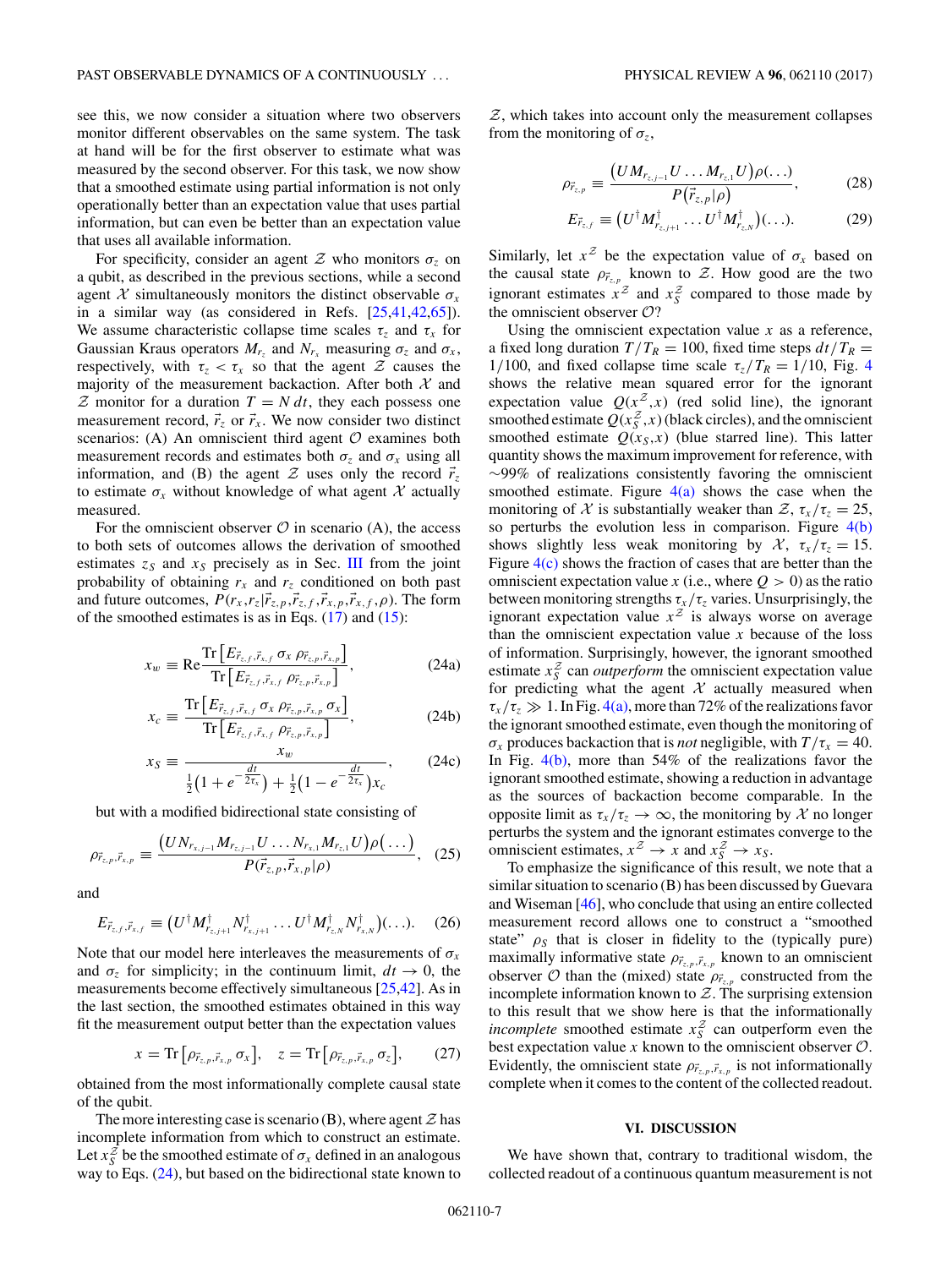<span id="page-7-0"></span>

FIG. 4. Informationally incomplete estimate comparisons. Agents  $Z$  and  $X$  monitor  $\sigma_z$  and  $\sigma_x$ , respectively, of a qubit oscillating with Rabi period  $T_R$  for a duration  $T/T_R = 100$ , with fixed time steps  $dt/T_R = 1/100$  and collapse time scale  $\tau / T_R = 1/10$ . (a),(b) Normalized histograms with 104 realizations, comparing the mean squared errors *Q* relative to the reference expectation value *x* that uses all information contained in the causal quantum state evolving from both measurement records  $r<sub>z</sub>$  and  $r<sub>x</sub>$ . The ignorant expectation value  $x<sup>z</sup>$  (red solid line) and ignorant smoothed estimate  $x_s^2$  (black circles) use incomplete information contained only in the record  $r_z$ , while the optimal smoothed estimate  $x_s$  (blue starred line) also uses the information in  $r_x$ . (a) For weaker X monitoring, with  $\tau_x/\tau_z = 25$ , the ignorant smoothed estimate  $x_5^2$  still beats *x* in more than 72% of the realizations, while the best smoothed estimate  $x_5$  beats *x* in more than 98% of the realizations and the ignorant expectation value  $x^2$  beats x in only 32% of the realizations. (b) For stronger X monitoring, with  $\tau_x/\tau_z = 15$ , the advantage of the ignorant smoothed estimate  $x_S^Z$  is reduced, with only 54% of the realizations beating *x*. (c) Relative mean square error *Q* as a function of the relative monitoring strength  $\tau_x/\tau_z$ , showing that for  $\tau_x/\tau_z \gg 1$  the ignorant smoothed estimate  $x_s^2$  reliably outperforms the expectation value *x*, despite having restricted information.

centered on the expectation value of the monitored observable. Instead, the readout is centered on a modified moving mean, which is a smoothed observable estimate that converges to the real part of a generalized weak value in the time-continuous limit. The physical reason that the accumulated data follows this smoothed estimate, as opposed to the expectation value used to causally generate the same data, is that the partial measurement collapses create nontrivial correlations between past and future measurements that are only exposed in retrospect. The smoothed observable estimate provides an objectively better description of the readout than what can be accounted for solely from knowledge of the causal state of the qubit. Notably, this correspondence applies to single measurement realizations, without the need for ensemble averages and without the need for additional postselection. Importantly, this result implies that applying classical signal processing techniques to the measurement output will not reveal information about the causal state of the system, but rather information about the smoothed estimate of the monitored observable, which bounds the fidelity of any state tomography scheme based on classical signal processing of the readout.

We have also shown that the smoothed estimate from the readout has operational meaning beyond the scope of a single measured observable. That is, an agent with access only to their own measurement record can still construct a meaningful smoothed estimate for a second observable being concurrently monitored by a second agent. Provided the second measurement is sufficiently weak compared to the first measurement, this informationally incomplete smoothed estimate will still be more consistent with the experimental output of the second agent than any quantity derived from the informationally complete causal qubit state. This observed improvement over the best causal quantum state estimate could have interesting applications for experimental parameter estimation and model verification in situations where one only has partial access or incomplete information about a system, which remains to be investigated.

#### **ACKNOWLEDGMENTS**

We thank Alexander Korotkov and Howard Wiseman for helpful discussions. This work was supported by US Army Research Office Grant No. W911NF-15-1-0496. We also acknowledge partial support by the Perimeter Institute for Theoretical Physics. Research at the Perimeter Institute is supported by the Government of Canada through Industry Canada and by the Province of Ontario through the Ministry of Economic Development and Innovation.

- [1] M. B. Mensky, Quantum restrictions for continuous observation of an oscillator, [Phys. Rev. D](https://doi.org/10.1103/PhysRevD.20.384) **[20](https://doi.org/10.1103/PhysRevD.20.384)**, [384](https://doi.org/10.1103/PhysRevD.20.384) [\(1979\)](https://doi.org/10.1103/PhysRevD.20.384).
- [2] A. Barchielli, L. Lanz, and G. M. Prosperi, A model for the macroscopic description and continual observations in quantum mechanics, [Il Nuovo Cimento B \(1971-1996\)](https://doi.org/10.1007/BF02894935) **[72](https://doi.org/10.1007/BF02894935)**, [79](https://doi.org/10.1007/BF02894935) [\(1982\)](https://doi.org/10.1007/BF02894935).
- [3] C. M. Caves, Quantum mechanics of measurements distributed in time. A path-integral formulation, [Phys. Rev. D](https://doi.org/10.1103/PhysRevD.33.1643) **[33](https://doi.org/10.1103/PhysRevD.33.1643)**, [1643](https://doi.org/10.1103/PhysRevD.33.1643) [\(1986\)](https://doi.org/10.1103/PhysRevD.33.1643).
- [4] C. M. Caves, Quantum mechanics of measurements distributed in time. II. Connections among formulations, [Phys. Rev. D](https://doi.org/10.1103/PhysRevD.35.1815) **[35](https://doi.org/10.1103/PhysRevD.35.1815)**, [1815](https://doi.org/10.1103/PhysRevD.35.1815) [\(1987\)](https://doi.org/10.1103/PhysRevD.35.1815).
- [5] L. Diósi, Continuous quantum measurement and Itô formalism, [Phys. Lett. A](https://doi.org/10.1016/0375-9601(88)90309-X) **[129](https://doi.org/10.1016/0375-9601(88)90309-X)**, [419](https://doi.org/10.1016/0375-9601(88)90309-X) [\(1988\)](https://doi.org/10.1016/0375-9601(88)90309-X).
- [6] H. M. Wiseman and G. J. Milburn, Quantum theory of field-quadrature measurements, [Phys. Rev. A](https://doi.org/10.1103/PhysRevA.47.642) **[47](https://doi.org/10.1103/PhysRevA.47.642)**, [642](https://doi.org/10.1103/PhysRevA.47.642) [\(1993\)](https://doi.org/10.1103/PhysRevA.47.642).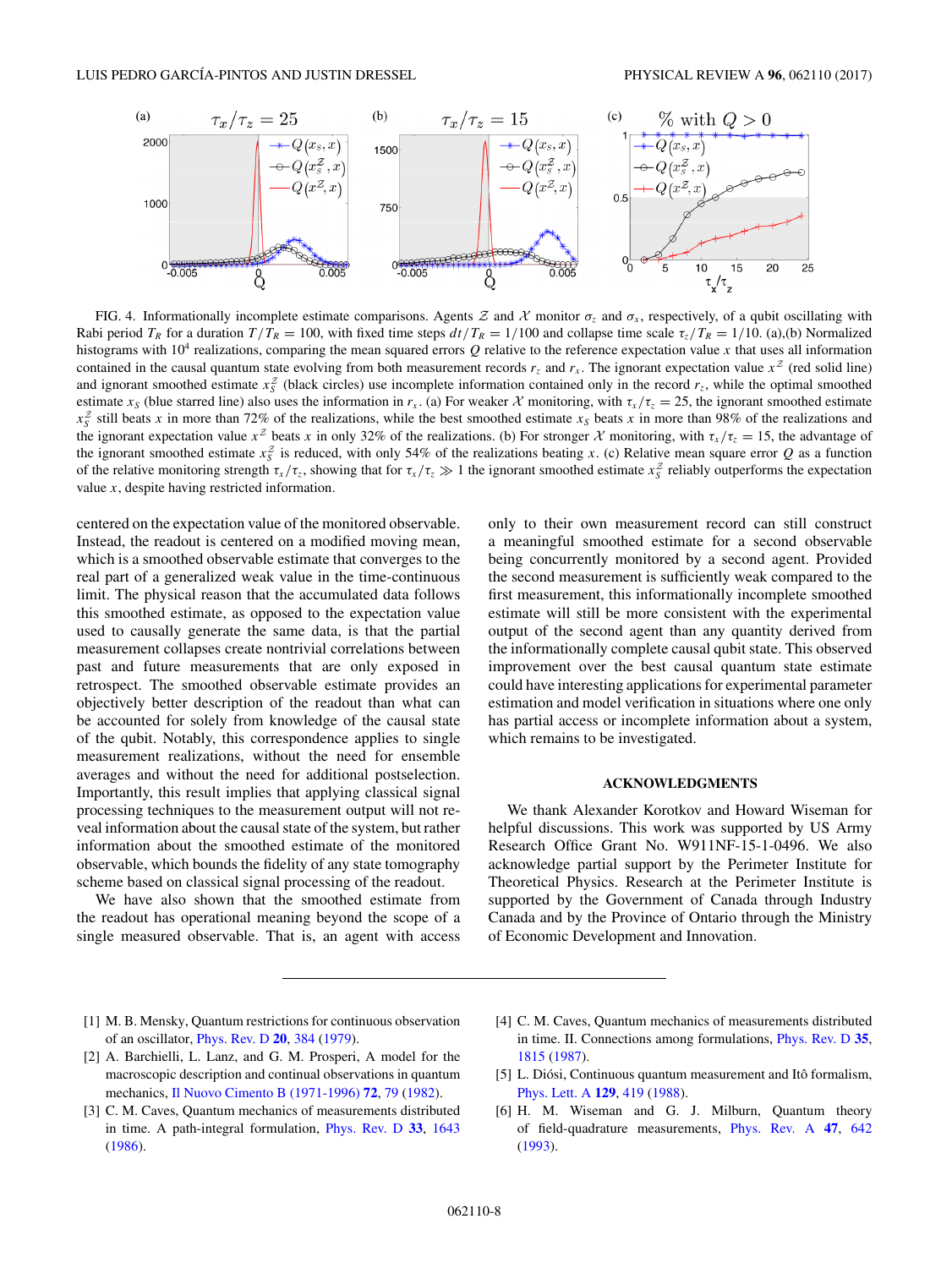- <span id="page-8-0"></span>[7] M. Mensky, Continuous quantum measurements: Restricted path integrals and master equations, [Phys. Lett. A](https://doi.org/10.1016/0375-9601(94)91064-2) **[196](https://doi.org/10.1016/0375-9601(94)91064-2)**, [159](https://doi.org/10.1016/0375-9601(94)91064-2) [\(1994\)](https://doi.org/10.1016/0375-9601(94)91064-2).
- [8] P. Goetsch and R. Graham, Linear stochastic wave equations for continuously measured quantum systems, [Phys. Rev. A](https://doi.org/10.1103/PhysRevA.50.5242) **[50](https://doi.org/10.1103/PhysRevA.50.5242)**, [5242](https://doi.org/10.1103/PhysRevA.50.5242) [\(1994\)](https://doi.org/10.1103/PhysRevA.50.5242).
- [9] A. N. Korotkov, Selective evolution of a qubit state due to continuous measurement, [Phys. Rev. B](https://doi.org/10.1103/PhysRevB.63.115403) **[63](https://doi.org/10.1103/PhysRevB.63.115403)**, [115403](https://doi.org/10.1103/PhysRevB.63.115403) [\(2001\)](https://doi.org/10.1103/PhysRevB.63.115403).
- [10] J. Koch, T. M. Yu, J. Gambetta, A. A. Houck, D. I. Schuster, J. Majer, A. Blais, M. H. Devoret, S. M. Girvin, and R. J. Schoelkopf, Charge-insensitive qubit design derived from the Cooper pair box, [Phys. Rev. A](https://doi.org/10.1103/PhysRevA.76.042319) **[76](https://doi.org/10.1103/PhysRevA.76.042319)**, [042319](https://doi.org/10.1103/PhysRevA.76.042319) [\(2007\)](https://doi.org/10.1103/PhysRevA.76.042319).
- [11] N. Katz, M. Ansmann, R. C. Bialczak, E. Lucero, R. McDermott, M. Neeley, M. Steffen, E. M. Weig, A. N. Cleland, J. M. Martinis, and A. N. Korotkov, Coherent state evolution in a superconducting qubit from partial-collapse measurement, [Science](https://doi.org/10.1126/science.1126475) **[312](https://doi.org/10.1126/science.1126475)**, [1498](https://doi.org/10.1126/science.1126475) [\(2006\)](https://doi.org/10.1126/science.1126475).
- [12] A. Palacios-Laloy, F. Mallet, F. Nguyen, P. Bertet, D. Vion, D. Esteve, and A. N. Korotkov, Experimental violation of a Bell's inequality in time with weak measurement, [Nat. Phys.](https://doi.org/10.1038/nphys1641) **[6](https://doi.org/10.1038/nphys1641)**, [442](https://doi.org/10.1038/nphys1641) [\(2010\)](https://doi.org/10.1038/nphys1641).
- [13] R. Vijay, C. Macklin, D. H. Slichter, S. J. Weber, K. W. Murch, R. Naik, A. N. Korotkov, and I. Siddiqi, Stabilizing Rabi oscillations in a superconducting qubit using quantum feedback, [Nature \(London\)](https://doi.org/10.1038/nature11505) **[490](https://doi.org/10.1038/nature11505)**, [77](https://doi.org/10.1038/nature11505) [\(2012\)](https://doi.org/10.1038/nature11505).
- [14] D. Risté, M. Dukalski, C. A. Watson, G. de Lange, M. J. Tiggelman, Y. M. Blanter, K. W. Lehnert, R. N. Schouten, and L. DiCarlo, Deterministic entanglement of superconducting qubits by parity measurement and feedback, [Nature \(London\)](https://doi.org/10.1038/nature12513) **[502](https://doi.org/10.1038/nature12513)**, [350](https://doi.org/10.1038/nature12513) [\(2013\)](https://doi.org/10.1038/nature12513).
- [15] M. S. Hatridge, S. Shankar, M. Mirrahimi, F. Schackert, K. Geerlings, T. Brecht, K. M. Sliwa, B. Abdo, L. Frunzio, S. M. Girvin, R. J. Schoelkopf, and M. H. Devoret, Quantum backaction of an individual variable-strength measurement, [Science](https://doi.org/10.1126/science.1226897) **[339](https://doi.org/10.1126/science.1226897)**, [178](https://doi.org/10.1126/science.1226897) [\(2013\)](https://doi.org/10.1126/science.1226897).
- [16] K. W. Murch, S. J. Weber, C. Macklin, and I. Siddiqi, Observing single quantum trajectories of a superconducting quantum bit, [Nature \(London\)](https://doi.org/10.1038/nature12539) **[511](https://doi.org/10.1038/nature12539)**, [211](https://doi.org/10.1038/nature12539) [\(2013\)](https://doi.org/10.1038/nature12539).
- [17] P. Campagne-Ibarcq, E. Flurin, N. Roch, D. Darson, P. Morfin, M. Mirrahimi, M. H. Devoret, F. Mallet, and B. Huard, Persistent Control of a Superconducting Qubit by Stroboscopic Measurement Feedback, [Phys. Rev. X](https://doi.org/10.1103/PhysRevX.3.021008) **[3](https://doi.org/10.1103/PhysRevX.3.021008)**, [021008](https://doi.org/10.1103/PhysRevX.3.021008) [\(2013\)](https://doi.org/10.1103/PhysRevX.3.021008).
- [18] S. J. Weber, A. Chantasri, J. Dressel, A. N. Jordan, K. W. Murch, and I. Siddiqi, Mapping the optimal route between two quantum states, [Nature \(London\)](https://doi.org/10.1038/nature13559) **[511](https://doi.org/10.1038/nature13559)**, [570](https://doi.org/10.1038/nature13559) [\(2014\)](https://doi.org/10.1038/nature13559).
- [19] G. de Lange, D. Risté, M. J. Tiggelman, C. Eichler, L. Tornberg, G. Johansson, A. Wallraff, R. N. Schouten, and L. DiCarlo, [Reversing Quantum Trajectories with Analog Feedback,](https://doi.org/10.1103/PhysRevLett.112.080501) Phys. Rev. Lett. **[112](https://doi.org/10.1103/PhysRevLett.112.080501)**, [080501](https://doi.org/10.1103/PhysRevLett.112.080501) [\(2014\)](https://doi.org/10.1103/PhysRevLett.112.080501).
- [20] N. Roch, M. E. Schwartz, F. Motzoi, C. Macklin, R. Vijay, A. W. Eddins, A. N. Korotkov, K. B. Whaley, M. Sarovar, and I. Siddiqi, Observation of Measurement-Induced Entanglement and Quantum Trajectories of Remote Superconducting Qubits, [Phys. Rev. Lett.](https://doi.org/10.1103/PhysRevLett.112.170501) **[112](https://doi.org/10.1103/PhysRevLett.112.170501)**, [170501](https://doi.org/10.1103/PhysRevLett.112.170501) [\(2014\)](https://doi.org/10.1103/PhysRevLett.112.170501).
- [21] P. Campagne-Ibarcq, L. Bretheau, E. Flurin, A. Auffèves, F. Mallet, and B. Huard, Observing Interferences Between Past [and Future Quantum States in Resonance Fluorescence,](https://doi.org/10.1103/PhysRevLett.112.180402) Phys. Rev. Lett. **[112](https://doi.org/10.1103/PhysRevLett.112.180402)**, [180402](https://doi.org/10.1103/PhysRevLett.112.180402) [\(2014\)](https://doi.org/10.1103/PhysRevLett.112.180402).
- [22] P. Campagne-Ibarcq, P. Six, L. Bretheau, A. Sarlette, M. Mirrahimi, P. Rouchon, and B. Huard, Observing Quantum State

[Diffusion by Heterodyne Detection of Fluorescence,](https://doi.org/10.1103/PhysRevX.6.011002) Phys. Rev. X **[6](https://doi.org/10.1103/PhysRevX.6.011002)**, [011002](https://doi.org/10.1103/PhysRevX.6.011002) [\(2016\)](https://doi.org/10.1103/PhysRevX.6.011002).

- [23] M. Naghiloo, N. Foroozani, D. Tan, A. Jadbabaie, and K. W. Murch, Mapping quantum state dynamics in spontaneous emission, [Nat. Commun.](https://doi.org/10.1038/ncomms11527) **[7](https://doi.org/10.1038/ncomms11527)**, [11527](https://doi.org/10.1038/ncomms11527) [\(2016\)](https://doi.org/10.1038/ncomms11527).
- [24] D. H. Slichter, C. Müller, R. Vijay, S. J. Weber, A. Blais, and I. Siddiqi, Quantum Zeno effect in the strong measurement regime of circuit quantum electrodynamics, [New J. Phys.](https://doi.org/10.1088/1367-2630/18/5/053031) **[18](https://doi.org/10.1088/1367-2630/18/5/053031)**, [053031](https://doi.org/10.1088/1367-2630/18/5/053031) [\(2016\)](https://doi.org/10.1088/1367-2630/18/5/053031).
- [25] S. Hacohen-Gourgy, L. S. Martin, E. Flurin, V. V. Ramasesh, K. B. Whaley, and I. Siddiqi, Dynamics of simultaneously measured non-commuting observables, [Nature \(London\)](https://doi.org/10.1038/nature19762) **[538](https://doi.org/10.1038/nature19762)**, [491](https://doi.org/10.1038/nature19762) [\(2016\)](https://doi.org/10.1038/nature19762).
- [26] A. Chantasri, M. E. Kimchi-Schwartz, N. Roch, I. Siddiqi, and A. N. Jordan, Quantum Trajectories and Their Statistics for Remotely Entangled Quantum Bits, [Phys. Rev. X](https://doi.org/10.1103/PhysRevX.6.041052) **[6](https://doi.org/10.1103/PhysRevX.6.041052)**, [041052](https://doi.org/10.1103/PhysRevX.6.041052) [\(2016\)](https://doi.org/10.1103/PhysRevX.6.041052).
- [27] A. N. Jordan, A. Chantasri, P. Rouchon, and B. Huard, Anatomy of fluorescence: Quantum trajectory statistics from continuously measuring spontaneous emission, [Quantum Stud.: Math. Found.](https://doi.org/10.1007/s40509-016-0075-9) **[3](https://doi.org/10.1007/s40509-016-0075-9)**, [237](https://doi.org/10.1007/s40509-016-0075-9) [\(2016\)](https://doi.org/10.1007/s40509-016-0075-9).
- [28] P. Campagne-Ibarcq, S. Jezouin, N. Cottet, P. Six, L. Bretheau, F. Mallet, A. Sarlette, P. Rouchon, and B. Huard, Using Spontaneous Emission of A Qubit as a Resource for Feedback Control, [Phys. Rev. Lett.](https://doi.org/10.1103/PhysRevLett.117.060502) **[117](https://doi.org/10.1103/PhysRevLett.117.060502)**, [060502](https://doi.org/10.1103/PhysRevLett.117.060502) [\(2016\)](https://doi.org/10.1103/PhysRevLett.117.060502).
- [29] N. Foroozani, M. Naghiloo, D. Tan, K. Mølmer, and K. W. Murch, Correlations of the Time Dependent Signal and the State of a Continuously Monitored Quantum System, [Phys. Rev. Lett.](https://doi.org/10.1103/PhysRevLett.116.110401) **[116](https://doi.org/10.1103/PhysRevLett.116.110401)**, [110401](https://doi.org/10.1103/PhysRevLett.116.110401) [\(2016\)](https://doi.org/10.1103/PhysRevLett.116.110401).
- [30] M. Naghiloo, D. Tan, P. M. Harrington, P. Lewalle, A. N. Jordan, and K. W. Murch, Quantum caustics in resonance fluorescence trajectories, [Phys. Rev. A](https://doi.org/10.1103/PhysRevA.96.053807) **[96](https://doi.org/10.1103/PhysRevA.96.053807)**, [053807](https://doi.org/10.1103/PhysRevA.96.053807) [\(2017\)](https://doi.org/10.1103/PhysRevA.96.053807)
- [31] J. Atalaya, S. Hacohen-Gourgy, L. S. Martin, I. Siddiqi, and A. N. Korotkov, Correlators in simultaneous measurement of non-commuting qubit observables, [arXiv:1702.08077.](http://arxiv.org/abs/arXiv:1702.08077)
- [32] S. Hacohen-Gourgy, L. P. García-Pintos, L. S. Martin, J. Dressel, and I. Siddiqi, Incoherent qubit control using the quantum Zeno effect, [arXiv:1706.08577.](http://arxiv.org/abs/arXiv:1706.08577)
- [33] J. Gambetta, A. Blais, M. Boissonneault, A. A. Houck, D. I. Schuster, and S. M. Girvin, Quantum trajectory approach to circuit QED: Quantum jumps and the Zeno effect, [Phys. Rev. A](https://doi.org/10.1103/PhysRevA.77.012112) **[77](https://doi.org/10.1103/PhysRevA.77.012112)**, [012112](https://doi.org/10.1103/PhysRevA.77.012112) [\(2008\)](https://doi.org/10.1103/PhysRevA.77.012112).
- [34] A. N. Korotkov, Quantum Bayesian approach to circuit QED measurement, in *Quantum Machines, Lecture Notes of the Les Houches Summer School (Session 96, July 2011)*, edited by M. Devoret *et al.* (Oxford University Press, Oxford, 2014), Chap. 17, p. 533.
- [35] A. N. Korotkov, Quantum Bayesian approach to circuit QED measurement with moderate bandwidth, [Phys. Rev. A](https://doi.org/10.1103/PhysRevA.94.042326) **[94](https://doi.org/10.1103/PhysRevA.94.042326)**, [042326](https://doi.org/10.1103/PhysRevA.94.042326) [\(2016\)](https://doi.org/10.1103/PhysRevA.94.042326).
- [36] E. B. Davies, *Quantum Theory of Open Systems* (Academic Press, London, 1976).
- [37] Y. Aharonov, D. Z. Albert, and L. Vaidman, How the Result of a Measurement of a Component of the Spin of a Spin-1*/*2 Particle can Turn Out to be 100, [Phys. Rev. Lett.](https://doi.org/10.1103/PhysRevLett.60.1351) **[60](https://doi.org/10.1103/PhysRevLett.60.1351)**, [1351](https://doi.org/10.1103/PhysRevLett.60.1351) [\(1988\)](https://doi.org/10.1103/PhysRevLett.60.1351).
- [38] K. Jacobs and D. Steck, A straightforward introduction to continuous quantum measurement, [Contemp. Phys.](https://doi.org/10.1080/00107510601101934) **[47](https://doi.org/10.1080/00107510601101934)**, [279](https://doi.org/10.1080/00107510601101934) [\(2006\)](https://doi.org/10.1080/00107510601101934).
- [39] H. M. Wiseman and G. Milburn, *Quantum Measurement and Control* (Cambridge University Press, Cambridge, 2009).